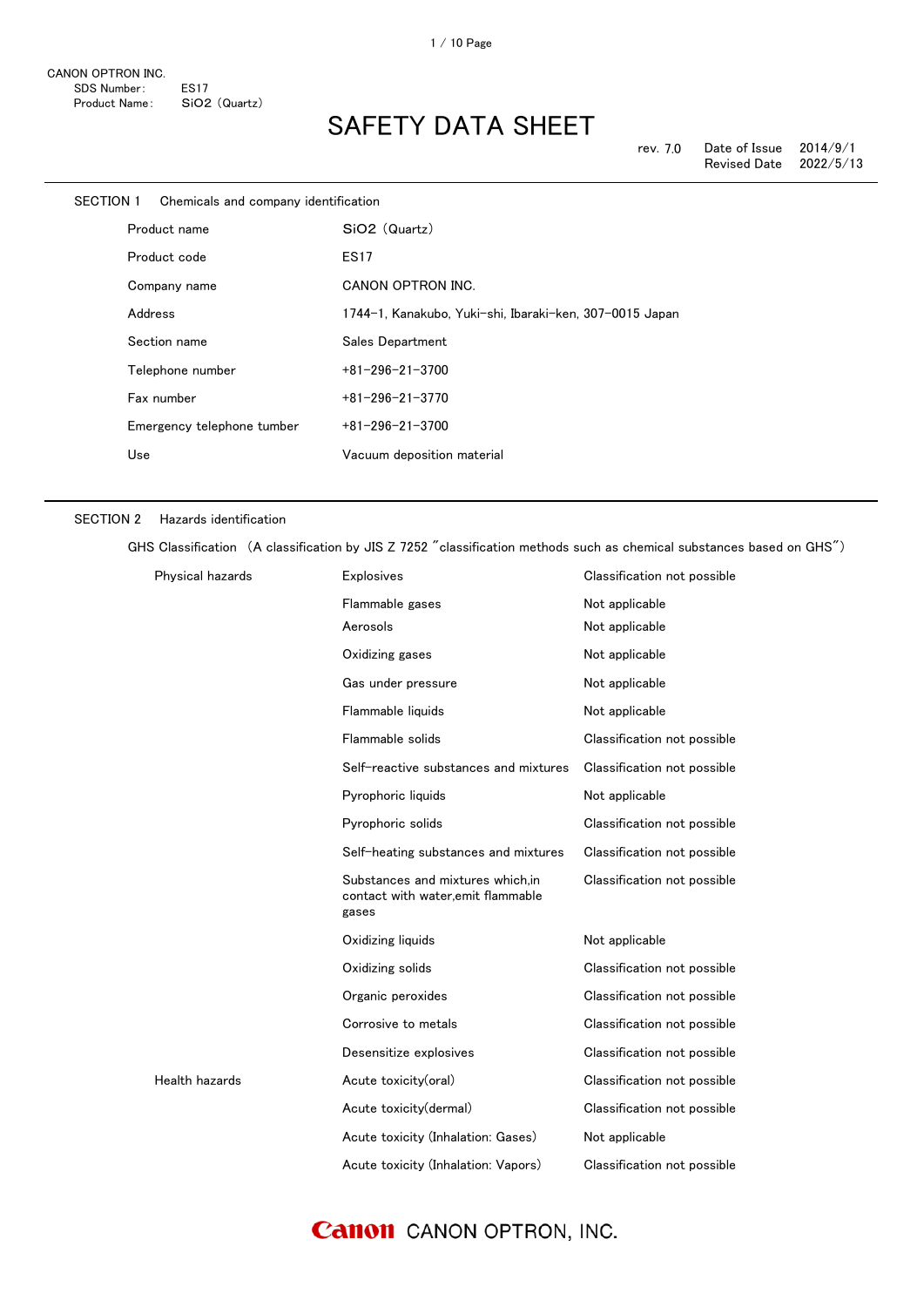|                       | Acute toxicity (Inhalation: Dusts and<br>mists)                                   | Classification not possible |
|-----------------------|-----------------------------------------------------------------------------------|-----------------------------|
|                       | Skin corrosion/irritation                                                         | Classification not possible |
|                       | Serious eye damage/eye irritation                                                 | Classification not possible |
|                       | Respiratory sensitization                                                         | Classification not possible |
|                       | Skin sensitization                                                                | Classification not possible |
|                       | Germ cell mutagenicity                                                            | Category 2                  |
|                       | Carcinogenicity                                                                   | Category 1A                 |
|                       | Reproductive toxicity                                                             | Classification not possible |
|                       | Reproductive toxicity, effects on or via Classification not possible<br>lactation |                             |
|                       | Specific target organ toxicity(single<br>exposure)                                | Classification not possible |
|                       | Specific target organ toxicity (repeated<br>exposure)                             | Category 1                  |
|                       | Aspiration hazard                                                                 | Classification not possible |
| Environmental hazards | Hazardous to the aquatic environment<br>Short-term(acute)                         | Not classified              |
|                       | Hazardous to the aquatic environment<br>Long-term(chronic)                        | Classification not possible |
|                       | Hazardous to the ozone layer                                                      | Classification not possible |
|                       |                                                                                   |                             |

Label elements

hazard Pictograms **Health Hazard** 



Signal word **Danger** 

Dangerous goods hazard information

Suspected of causing genetic defects. May cause cancer. Causes damage to organs through prolonged or repeated exposure Respiratory

Precautionary statements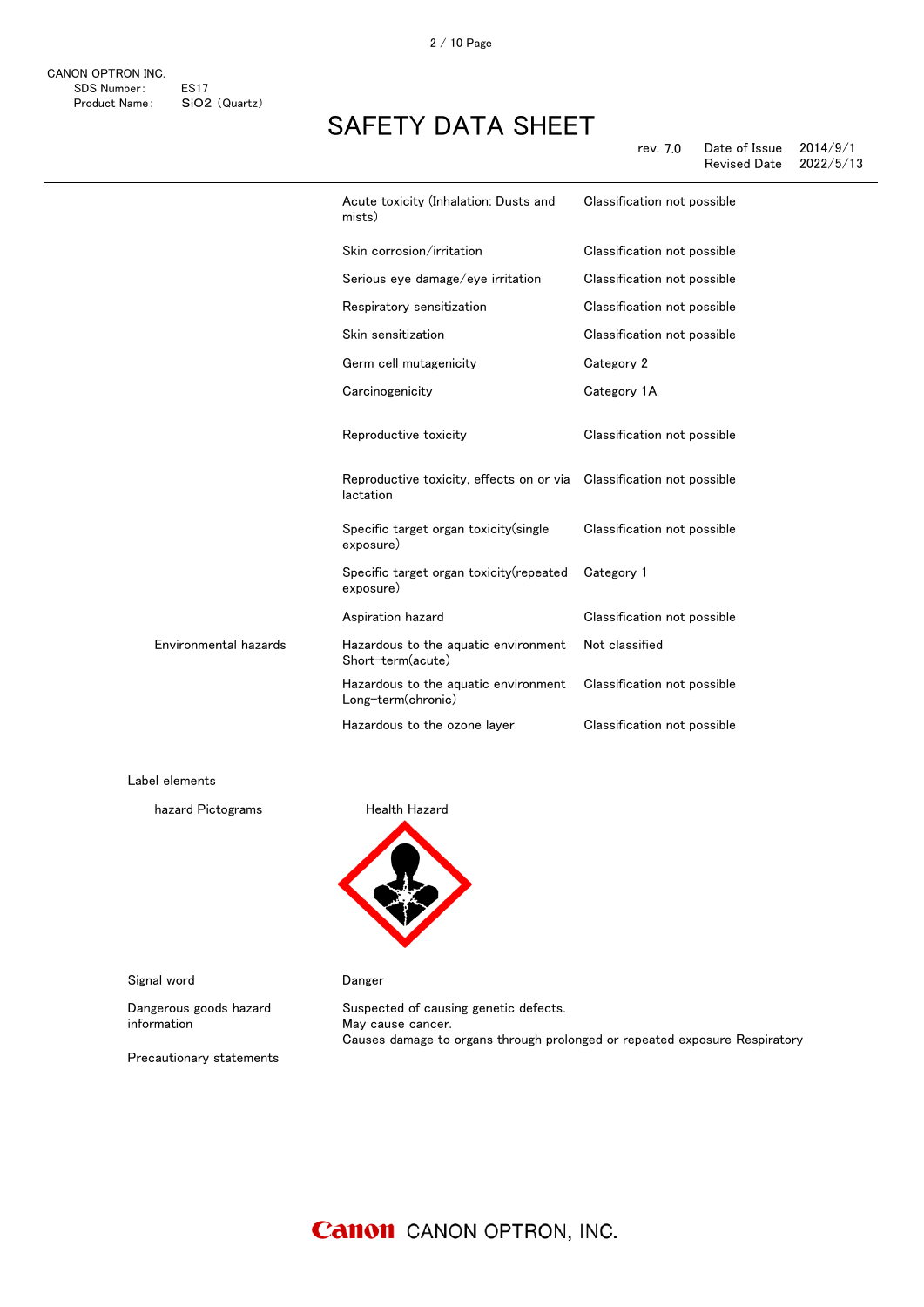CANON OPTRON INC. SDS Number: ES17 Product Name: SiO2 (Quartz)

## SAFETY DATA SHEET

rev. 7.0 Date of Issue 2014/9/1<br>Revised Date 2022/5/13 Revised Date

| 【Safetv measures】          | Obtain special instructions before use.<br>Do not handle until all safety precautions have been read and understood.<br>Do not breathe dust/fume/gas/mist/vapours/spray.<br>Wash hands thoroughly after handling.<br>Do not eat, drink or smoke when using this product.<br>Wear Protective glovess/protective clothing/eye protection/face protection. |
|----------------------------|---------------------------------------------------------------------------------------------------------------------------------------------------------------------------------------------------------------------------------------------------------------------------------------------------------------------------------------------------------|
| [First-aid measures]       | If exposed or concerned: Get medical advice/attention.<br>Get medical advice/attention if you feel unwell.                                                                                                                                                                                                                                              |
| [Storage]                  | Store locked up.                                                                                                                                                                                                                                                                                                                                        |
| [Disposal]                 | Dispose of contents/container in accordance with national regulations.                                                                                                                                                                                                                                                                                  |
| $\textsf{[Other hazards]}$ |                                                                                                                                                                                                                                                                                                                                                         |

### SECTION 3 Composition/information on ingredients

|                  | Substance/Mixture                                              | Substance                                                                                                                                                                                                           |
|------------------|----------------------------------------------------------------|---------------------------------------------------------------------------------------------------------------------------------------------------------------------------------------------------------------------|
|                  | Chemical name                                                  | Quartz                                                                                                                                                                                                              |
|                  | Chemical formula                                               | SiO2 (Quartz)                                                                                                                                                                                                       |
|                  | Concentration or concentration<br>range                        | 99.9<                                                                                                                                                                                                               |
|                  | CAS No.                                                        | 14808-60-7                                                                                                                                                                                                          |
|                  | <b>TSCA Inventry</b>                                           | Quartz (SiO2)                                                                                                                                                                                                       |
|                  | EINECS number                                                  | 238-878-4                                                                                                                                                                                                           |
|                  | Radioactive information                                        | Radioactive substances are not used as the material. Therefore, there is no<br>reason that ionizing radiation would be generated.                                                                                   |
| <b>SECTION 4</b> | First aid measures                                             |                                                                                                                                                                                                                     |
|                  | Inhalation                                                     | Remove person to fresh air and keep comfortable for breathing.<br>Get medical advice/attention if you feel unwell.                                                                                                  |
|                  | Skin contact                                                   | Take off immediately all contaminated clothing. Rinse affected areas with<br>water/shower.<br>IF ON SKIN: Wash with plenty of soap and water.<br>If skin irritation or rash occurs: : Get medical advice/attention. |
|                  | Eye contact                                                    | Rinse cautiously with water for several minutes. Remove contact lenses, if<br>present and easy to do. Continue rising.<br>If eye irritation persists: Get medical advice/attention.                                 |
|                  | Ingestion                                                      | Rinse mouth.<br>Get medical advice/attention.                                                                                                                                                                       |
|                  | Most important symptoms and<br>effects, both acute and delayed | No data available                                                                                                                                                                                                   |
|                  | Protection of first aiders                                     | Rescuers, wear suitable protective equipment as the situation demands.                                                                                                                                              |
|                  | Special precautions for physicians                             | No data available                                                                                                                                                                                                   |
|                  |                                                                |                                                                                                                                                                                                                     |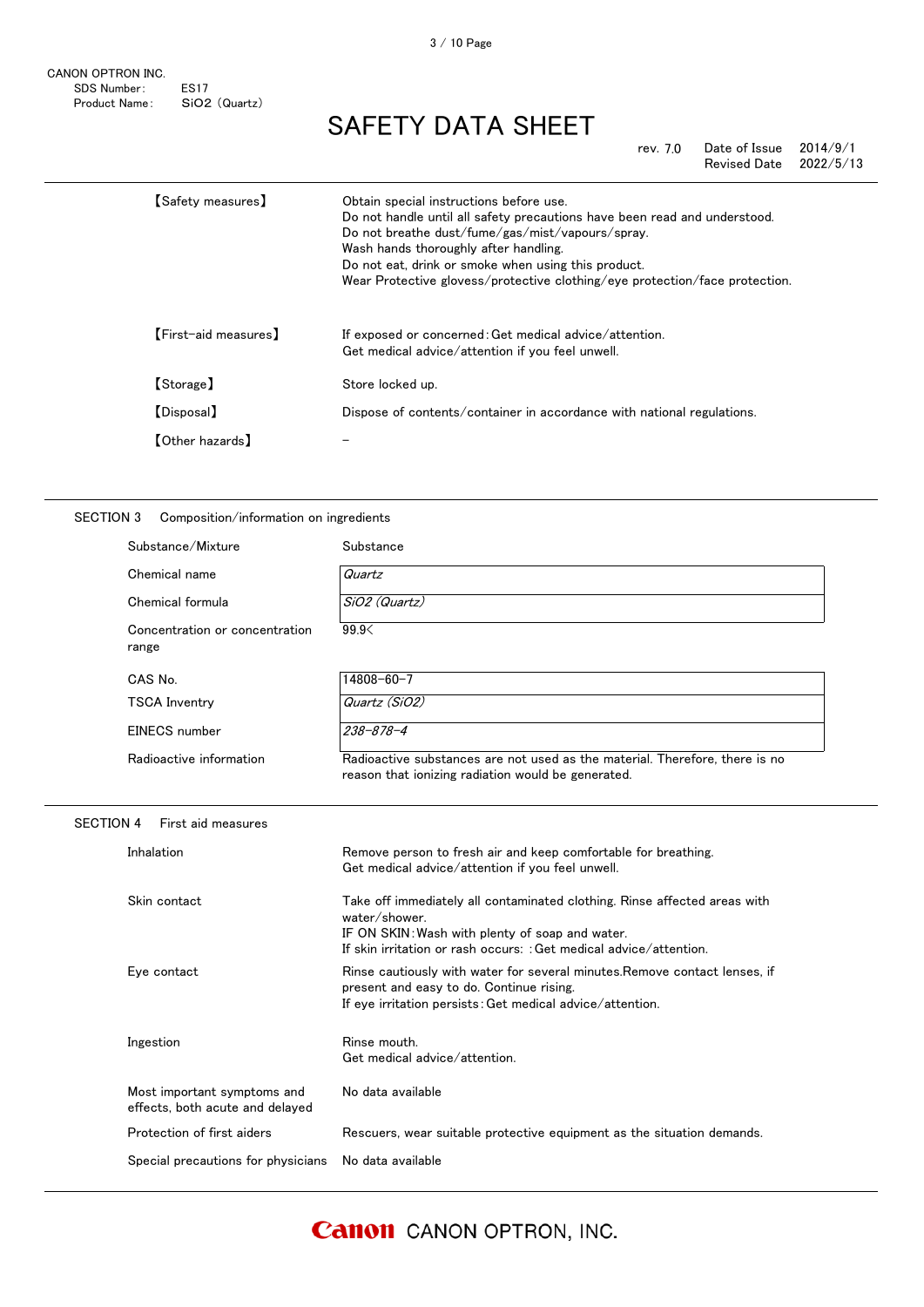| SECTION 5<br><b>Firefighting measures</b>        |                                                                                                        |
|--------------------------------------------------|--------------------------------------------------------------------------------------------------------|
| Suitable extinguishing media                     | This material is non-flammable. It use an extinguishing agent adapted to the<br>surrounding fire.      |
| Unsuitable extinguishing media                   | No data available                                                                                      |
| Specific hazards                                 | There is a risk of the container exploding due to heating.                                             |
| Specific extinguishing methods                   | If it is not dangerous to do so, move the container out of the fire area.                              |
| Special protective equipment for<br>firefighters | Wear an appropriate breathing apparatus and chemical protective clothing when<br>extinguishing a fire. |

### SECTION 6 Accidental release measures

| Personal precautions, protective<br>equipment, and emergency<br>procedures | Immediately, It isolate leakage area as the appropriate distance in all directions.<br>It prohibits the entrance except the person concerned.<br>The worker wears appropriate personal protective equipment (in item of<br>"8.revelation prevention and protection measures" reference) and avoids eyes,<br>contact and inhalation to skin. |
|----------------------------------------------------------------------------|---------------------------------------------------------------------------------------------------------------------------------------------------------------------------------------------------------------------------------------------------------------------------------------------------------------------------------------------|
| Environmental precautions                                                  | The Note is discharged into rivers or the like, so as not to cause damage to the<br>environment.<br>It should not be released to the environment.                                                                                                                                                                                           |
| Methods and material for<br>containment and cleaning up                    | Collection and neutralization: Sweep up leaked material and collect it in a<br>sealable empty container.<br>If it is not dangerous to do so, stop the leak.<br>Promptly remove all sources of ignition (no smoking, sparks, or flames in the<br>vicinity).                                                                                  |
| Secondary disaster prevention<br>measures                                  | Because of the risk of slippery when left on the floor, to handle frequently.                                                                                                                                                                                                                                                               |

### SECTION 7 Handling and storage

| Technical measures          | Take measures for equipment as described in "8. Exposure controls/personal<br>protection" and wear protective equipment.                                                                                                                                                     |
|-----------------------------|------------------------------------------------------------------------------------------------------------------------------------------------------------------------------------------------------------------------------------------------------------------------------|
| Safety handling precautions | Be sure to get the instruction manual before use.<br>Do not handle until you read and understand all safety precautions.<br>Do not swallow contact, or inhalation.<br>Making a ventilation exhaust in order to keep the exposure limits or less<br>concentration in the air. |
| Avoidance of contact        | Refer to "10. Stability and reactivity."                                                                                                                                                                                                                                     |
| Hygiene measures            | Wash hands thoroughly after handling.<br>Do not eat, drink or smoke when using this product.                                                                                                                                                                                 |

including any incompatibilities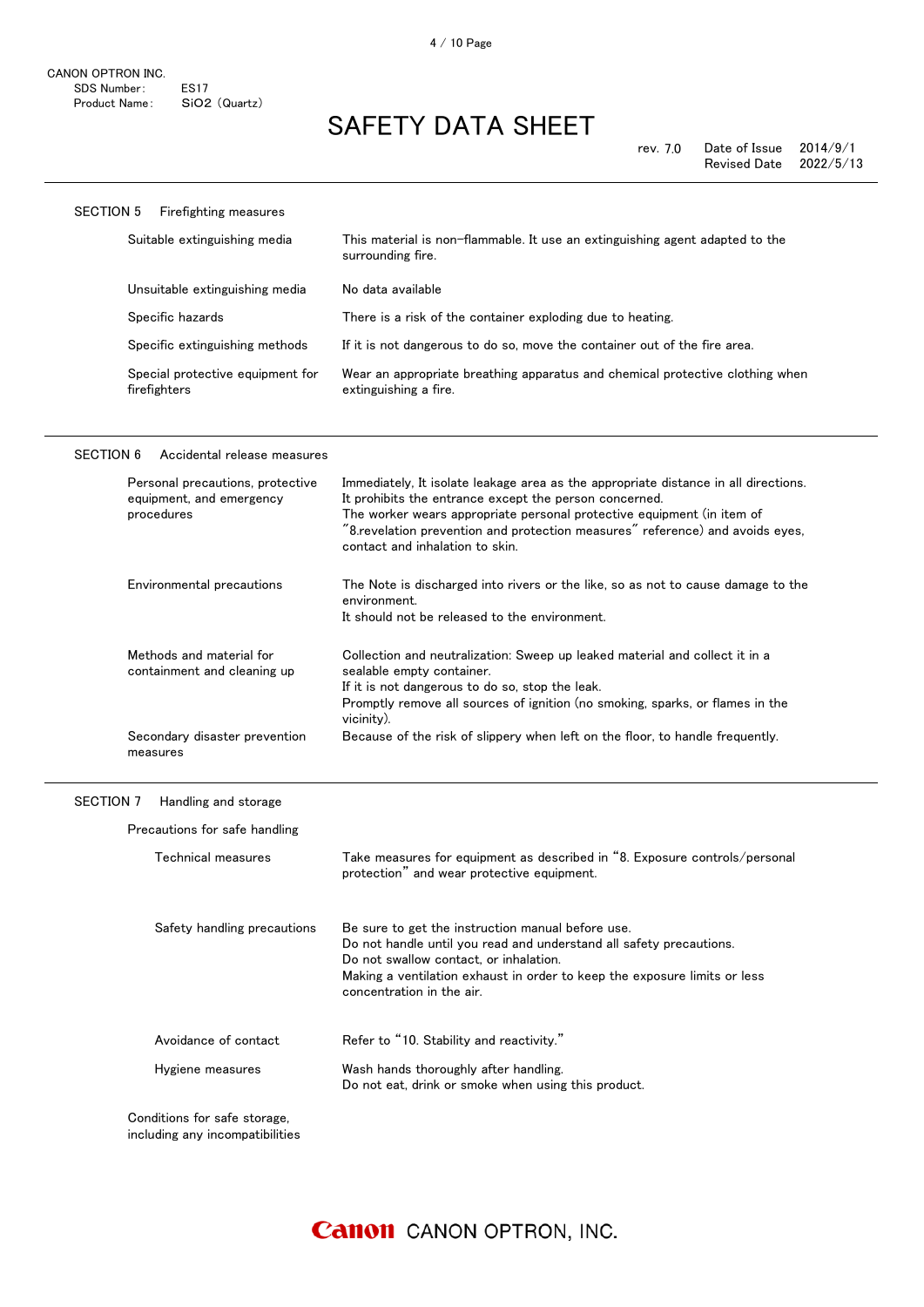| rev. 7.0 | Date of Issue $2014/9/1$ |  |
|----------|--------------------------|--|
|          | Revised Date $2022/5/13$ |  |

|                  | Safe storage conditions               | Store locked up.                                                                            |
|------------------|---------------------------------------|---------------------------------------------------------------------------------------------|
|                  | Safety packaging material             | No packaging, regulation of the container, but put to those that do not damage<br>sealable. |
| <b>SECTION 8</b> | Exposure controls/personal protection |                                                                                             |

### SiO2 (Quartz)

| Permissible concentration                                                   |                                                                                                                                                                                                                                                                                                                                          |
|-----------------------------------------------------------------------------|------------------------------------------------------------------------------------------------------------------------------------------------------------------------------------------------------------------------------------------------------------------------------------------------------------------------------------------|
| ACGIH                                                                       | TLV-TWA: 0.025 mg/m <sup>3</sup> (respiratory fraction)<br>(a crystalline silica, α−quartz and cristobalite)<br>(2015 version)                                                                                                                                                                                                           |
| Appropriate engineering controls                                            | The workshop handling or storage of this material, it is recommended that you<br>install the appropriate safety shower and eye wash.<br>When dust and fume are generated in the high-temperature process, a ventilation<br>system should be installed to keep the air contaminants below the controlled and<br>allowable concentrations. |
| Individual protection measures,<br>such as personal protective<br>equipment |                                                                                                                                                                                                                                                                                                                                          |
| Respiratory protection                                                      | Dustproof mask                                                                                                                                                                                                                                                                                                                           |
| Hand protection                                                             | Protective gloves                                                                                                                                                                                                                                                                                                                        |
| Eye/face protection                                                         | Dust-proof glasses                                                                                                                                                                                                                                                                                                                       |
| Skin protection                                                             | Protective clothing                                                                                                                                                                                                                                                                                                                      |

### SECTION 9 Physical and chemical properties

| Appearance     |                      |
|----------------|----------------------|
| Physical state | Solid                |
| Form           | Pellets, granules    |
| Colour         | Transparent or white |
| Odour          | None                 |

### SiO2 (Quartz)

| Melting point/freezing point                                | $1610^{\circ}C$                 |
|-------------------------------------------------------------|---------------------------------|
| Boiling point or initial boiling point<br>and boiling range | $2230^{\circ}C$                 |
| Flammability                                                | No data available               |
| Upper/lower flammability or<br>explosive limits             | Noninflammability (ICSC (2010)) |
| Flash point                                                 | Noncombustibility               |
| Auto-ignition temperature                                   | Noncombustibility               |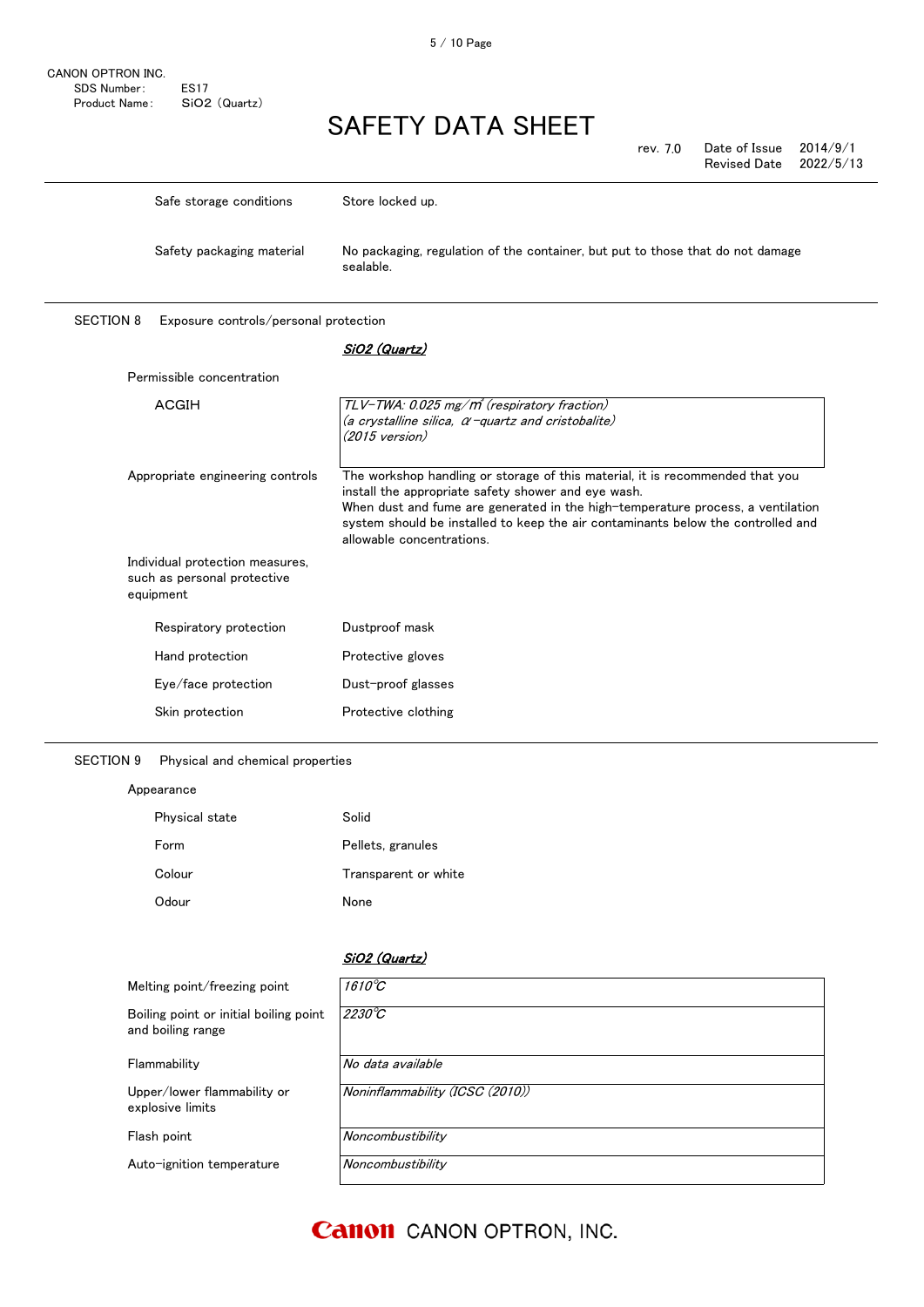rev. 7.0 Date of Issue 2014/9/1<br>Revised Date 2022/5/13 Revised Date

| Decomposition temperature                  | No data available           |
|--------------------------------------------|-----------------------------|
| рH                                         | No data available           |
| Kinematic viscosity                        | No data available           |
| Solubility                                 |                             |
| Water                                      | <b>Insoluble</b>            |
| Other solvents                             | No data available           |
| Partition coefficient: n-<br>octanol/water | No data available           |
| Vapour pressure                            | 0 mmHg (20°C) (HSFS (2015)) |
| Density and/or relative density            | No data available           |
| (Density)                                  |                             |
| Relative vapor density                     | No data available           |
| Particle characteristics                   | No data available           |
| Other information                          | No data available           |
|                                            |                             |

SECTION 10 Stability and reactivity

SiO2 (Quartz)

| Reactivity                         | No data available                                                                              |
|------------------------------------|------------------------------------------------------------------------------------------------|
| Chemical stability                 | No data available                                                                              |
| Possibility of hazardous reactions | It produce alkali hydroxide, hydrogen fluoride, hydrofluoric acid and a dangerous<br>reaction. |
| Conditions to avoid                | No data available                                                                              |
| Incompatible materials             | No data available                                                                              |
| Hazardous decomposition products   | No data available                                                                              |

### SECTION 11 Toxicological information

### SiO2 (Quartz)

| Acute toxicity(oral)                            | No data available      |
|-------------------------------------------------|------------------------|
| Acute toxicity (dermal)                         | No data available      |
| Acute toxicity (Inhalation: Gases)              | Solid (GHS definition) |
| Acute toxicity (Inhalation:<br>Vapours)         | Solid (GHS definition) |
| Acute toxicity (Inhalation: Dusts<br>and mists) | No data available      |
| Skin corrosion/irritation                       | No data available      |
| Serious eye damage/irritation                   | No data available      |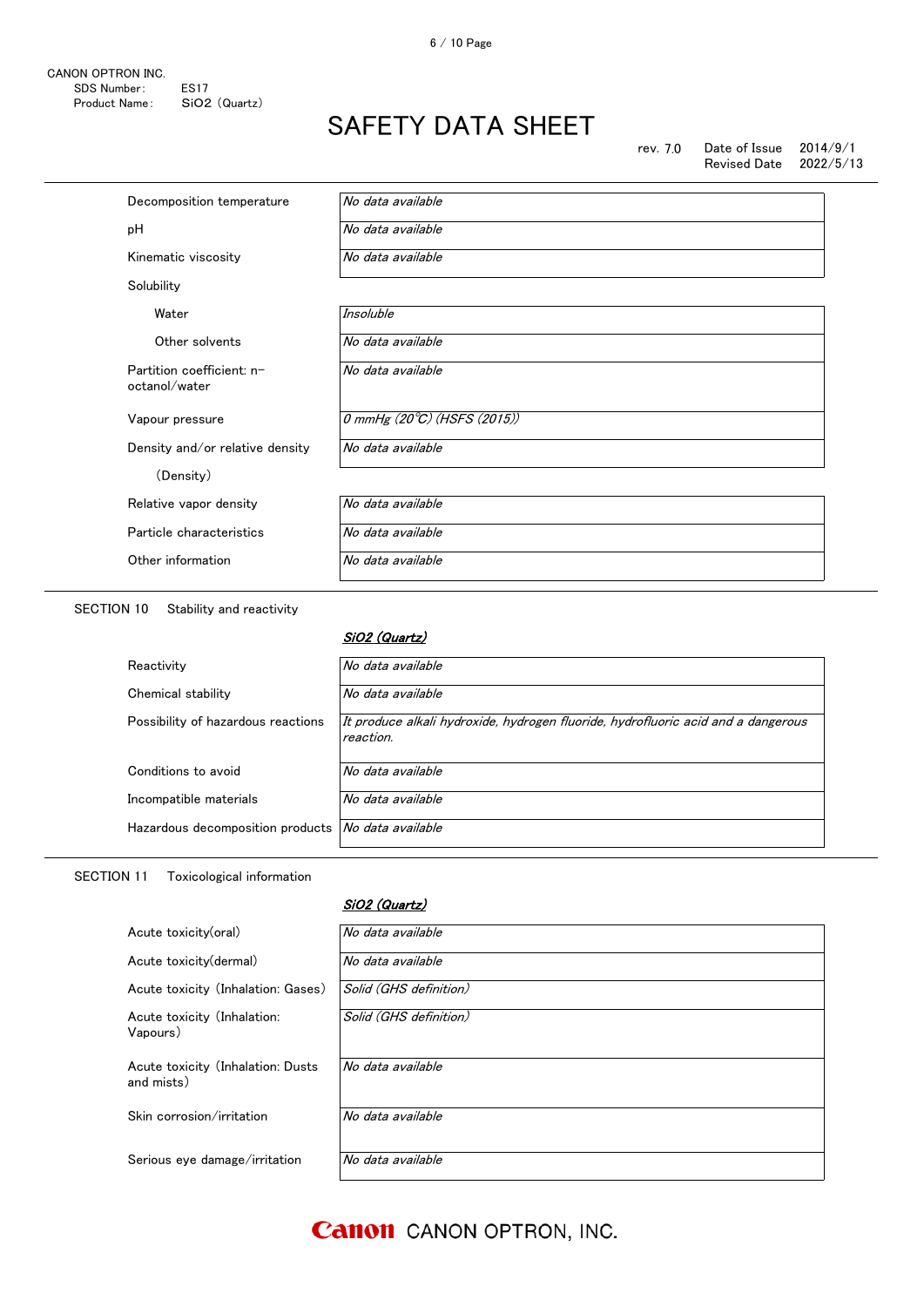rev. 7.0 Date of Issue 2014/9/1<br>Revised Date 2022/5/13 Revised Date

| Respiratory or skin sensitization                   | No data available                                                                                                                                                                                                                                                                                                                                                                                                                                                                                                                                                                                                                                                                                                                                                                                                                                                                                                                                                                                                                                                                                                                                                                                                                                                                                                                                                                                                                                                                                                                              |
|-----------------------------------------------------|------------------------------------------------------------------------------------------------------------------------------------------------------------------------------------------------------------------------------------------------------------------------------------------------------------------------------------------------------------------------------------------------------------------------------------------------------------------------------------------------------------------------------------------------------------------------------------------------------------------------------------------------------------------------------------------------------------------------------------------------------------------------------------------------------------------------------------------------------------------------------------------------------------------------------------------------------------------------------------------------------------------------------------------------------------------------------------------------------------------------------------------------------------------------------------------------------------------------------------------------------------------------------------------------------------------------------------------------------------------------------------------------------------------------------------------------------------------------------------------------------------------------------------------------|
| Germ cell mutagenicity                              | As for in vivo, an hprt gene mutation test with alveolar epithelial cells of rats<br>dosed by intratracheal instillation was positive, an hprt gene mutation test with<br>the lung tissue of mice was negative though the method of administration was<br>not specified, a micronucleus test with mice dosed intraperitoneally was<br>negative, a chromosomal aberration test and a sister chromatid exchange test<br>with human lymphocytes were positive though exposure methods were not<br>specified, oxidative DNA damage tests with the lung and peripheral blood of rats<br>were positive or negative, and DNA strand break tests with the epithelial lung<br>cells of rats were positive (SIDS (2013), CICAD 24 (2000), DFGOT Vol. 14 (2000),<br>IARC 68 (1997)). As for in vitro, mammalian cell gene mutation tests gave<br>positive and negative results, micronucleus tests with mammalian cultured cells<br>gave positive and negative results, and chromosomal aberration tests and sister<br>chromatid exchange tests with mammalian cultured cells were negative (SIDS<br>(2013), CICAD 24 (2000), DFGOT Vol. 14 (2000), IARC 68 (1997)). From the<br>above, this substance was classified in Category 2 in accordance with the GHS<br>classification guidance for the Japanese government. Besides, the genotoxicity<br>of this substance is thought to be attributable to reactive oxygen species<br>derived from this substance or from the inflammatory cells caused by this<br>substance (SIDS (2013), IARC 100C (2012)). |
| Carcinogenicity                                     | In the results of many epidemiological studies, a positive correlation between<br>occupational exposure to crystalline silica containing this substance (quartz) and<br>an increased risk of lung cancer was found. Also, in particular, even when the                                                                                                                                                                                                                                                                                                                                                                                                                                                                                                                                                                                                                                                                                                                                                                                                                                                                                                                                                                                                                                                                                                                                                                                                                                                                                         |
|                                                     | results of multiple studies were pooled, and different meta-analyses were<br>conducted, a significant increase in the relative risk was shown consistently<br>(IARC 100C (2012), SIDS (2013)). Accordingly, it is described that there is<br>sufficient evidence for an increased risk of lung cancer in humans by inhalation<br>exposure to crystalline silica dust with the shape of this substance (quartz)<br>(IARC 100C (2012)).                                                                                                                                                                                                                                                                                                                                                                                                                                                                                                                                                                                                                                                                                                                                                                                                                                                                                                                                                                                                                                                                                                          |
|                                                     | Meanwhile, in experimental animals, in a 2-year test in which female and male<br>rats were exposed by inhalation to 1 mg/m <sup>3</sup> of this substance (mass median<br>aerodynamic diameter (MMAD): 1.3 micrometers), and in a 83-week test in which<br>female rats were exposed by nose inhalation to 12 mg/m of this substance<br>(MMAD: 2.24 micrometers), significant increases in lung tumors were observed in                                                                                                                                                                                                                                                                                                                                                                                                                                                                                                                                                                                                                                                                                                                                                                                                                                                                                                                                                                                                                                                                                                                         |
|                                                     | the exposed group, and there were many adenocarcinomas as the histological<br>type. Furthermore, also in a study in which female rats were exposed by nose<br>inhalation to 6.1 and 30.6 mg/m of this substance (MMAD: 1.8 micrometers), a<br>dose-dependent increase in lung tumors was observed, and squamous cell                                                                                                                                                                                                                                                                                                                                                                                                                                                                                                                                                                                                                                                                                                                                                                                                                                                                                                                                                                                                                                                                                                                                                                                                                           |
|                                                     | carcinoma was the most common in the histological type, and bronchiolo/alveolar<br>epithelial carcinomas or adenomas were often observed (IARC 100C (2012)).<br>From the above, based on information on carcinogenicity in humans and<br>experimental animals, in 1997, IARC classified it in Group 1 with regard to<br>carcinogenicity in humans due to exposure to the dust of this substance, and<br>even in a reevaluation in 2012, the classification result was not changed (IARC<br>68 (1997), IARC 100C (2012)). As for results of carcinogenicity classifications by<br>other organizations, Japan Society for Occupational Health classified it in Group<br>1 (Recommendation of Occupational Exposure Limits (2015)), ACGIH has<br>classified it in A2 since 2004 (ACGIH (7th, 2006)), and NTP classified Crystalline<br>Silica (Respirable Size) as K (NTP RoC (13th, 2014)). Therefore, it was classified                                                                                                                                                                                                                                                                                                                                                                                                                                                                                                                                                                                                                         |
| Reproductive toxicity                               | in Category 1A for this hazard class.<br>No data available                                                                                                                                                                                                                                                                                                                                                                                                                                                                                                                                                                                                                                                                                                                                                                                                                                                                                                                                                                                                                                                                                                                                                                                                                                                                                                                                                                                                                                                                                     |
|                                                     |                                                                                                                                                                                                                                                                                                                                                                                                                                                                                                                                                                                                                                                                                                                                                                                                                                                                                                                                                                                                                                                                                                                                                                                                                                                                                                                                                                                                                                                                                                                                                |
| Specific target organ toxicity (single<br>exposure) | Classification not possible due to lack of data. Besides, the data on effects on<br>the human respiratory organs used in the previous classification was short-term<br>exposure data and not data on single-dose acute effects.                                                                                                                                                                                                                                                                                                                                                                                                                                                                                                                                                                                                                                                                                                                                                                                                                                                                                                                                                                                                                                                                                                                                                                                                                                                                                                                |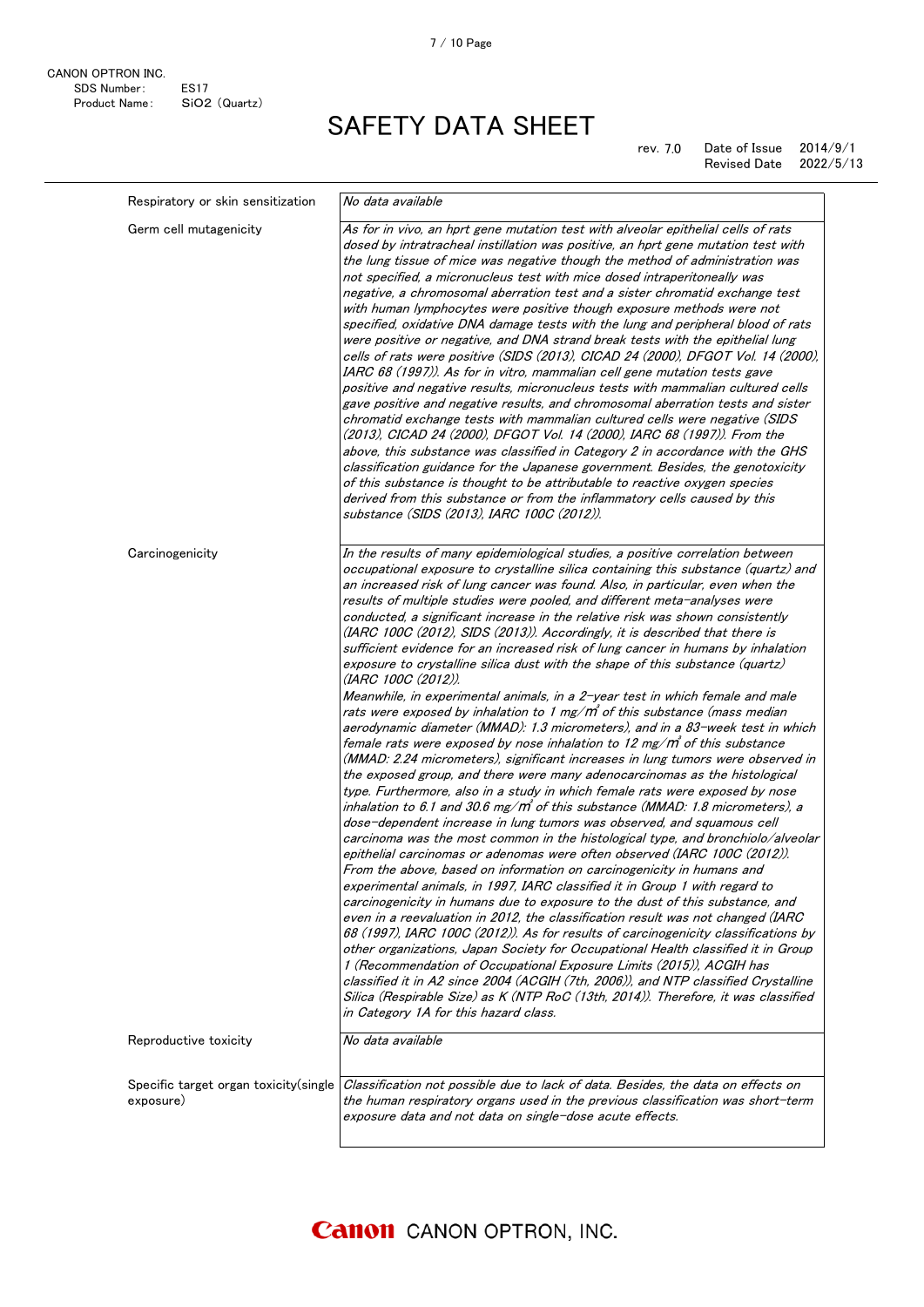CANON OPTRON INC. SDS Number: ES17 Product Name: SiO2 (Quartz)

## SAFETY DATA SHEET

#### rev. 7.0 Date of Issue 2014/9/1 Revised Date 2022/5/13

| Specific target organ<br>toxicity(repeated exposure) | In humans, in many epidemiological studies, effects on the respiratory organs<br>(silicosis, lung cancer, pulmonary tuberculosis) due to occupational exposure to  |
|------------------------------------------------------|--------------------------------------------------------------------------------------------------------------------------------------------------------------------|
|                                                      | this substance were found. In addition, autoimmune diseases (scleroderma,<br>rheumatoid arthritis, polyarthritis, mixed connective tissue disease, systemic        |
|                                                      | lupus erythematosus, Sjogren's syndrome, polymyositis, fibrositis), chronic renal<br>disease, and subclinical renal changes were also observed (SIDS (2013), CICAD |
|                                                      | 24 (2000), DFGOT vol. 14 (2000)). These kidney diseases are thought to be<br>related to autoimmunity (SIDS (2013)).                                                |
|                                                      | Likewise in experimental animals, fibrosis in the lung was found in repeated<br>inhalation exposure tests with rats (SIDS (2013)).                                 |
|                                                      | Therefore, it was classified in Category 1 (respiratory organs, immune system,<br>kidnev).                                                                         |
|                                                      |                                                                                                                                                                    |
| Aspiration hazard                                    | No data available                                                                                                                                                  |
| Other information                                    | No data available                                                                                                                                                  |

SECTION 12 Ecological information

#### SiO2 (Quartz)

**Toxicity** 

| Hazardous to the aquatic<br>environment Short- | From the test data on amorphous silica of 24-hour LL50 $>$ 10,000 mg/L for<br>crustacea (Daphnia magna) and $96$ -hour LL0 = 10,000 mg/L for fish (Danio rerio) |
|------------------------------------------------|-----------------------------------------------------------------------------------------------------------------------------------------------------------------|
| term(acute)                                    | (both SIDS, 2013), it was classified as "Not classified."                                                                                                       |
|                                                |                                                                                                                                                                 |
| Hazardous to the aguatic                       | No data available                                                                                                                                               |
| environment Long-                              |                                                                                                                                                                 |
| term(chronic)                                  |                                                                                                                                                                 |
| Persistence and degradability                  | No data available                                                                                                                                               |
|                                                |                                                                                                                                                                 |
| Bioaccumulative potential                      | No data available                                                                                                                                               |
| Mobility in soil                               | No data available                                                                                                                                               |
| Hazard to the ozone layer                      | No data available                                                                                                                                               |
|                                                | No data available                                                                                                                                               |
| Other adverse effects                          |                                                                                                                                                                 |

**SECTION** 

Contaminated container and contaminated packaging

Waste treatment methods Process is contracted to industrial waste disposers who received approval of a prefectural governor.

> The container is recycled after being cleaned, or is appropriately processed according to the standards of related laws and regulations. When disposing of empty containers, the contents should be completely removed.

SECTION 14 Transport information

SiO2 (Quartz)

International regulation

UN number  $\sqrt{Not$  applicable

UN proper shipping name  $\overline{Not \ applicable}$ 

### **Canon** CANON OPTRON, INC.

8 / 10 Page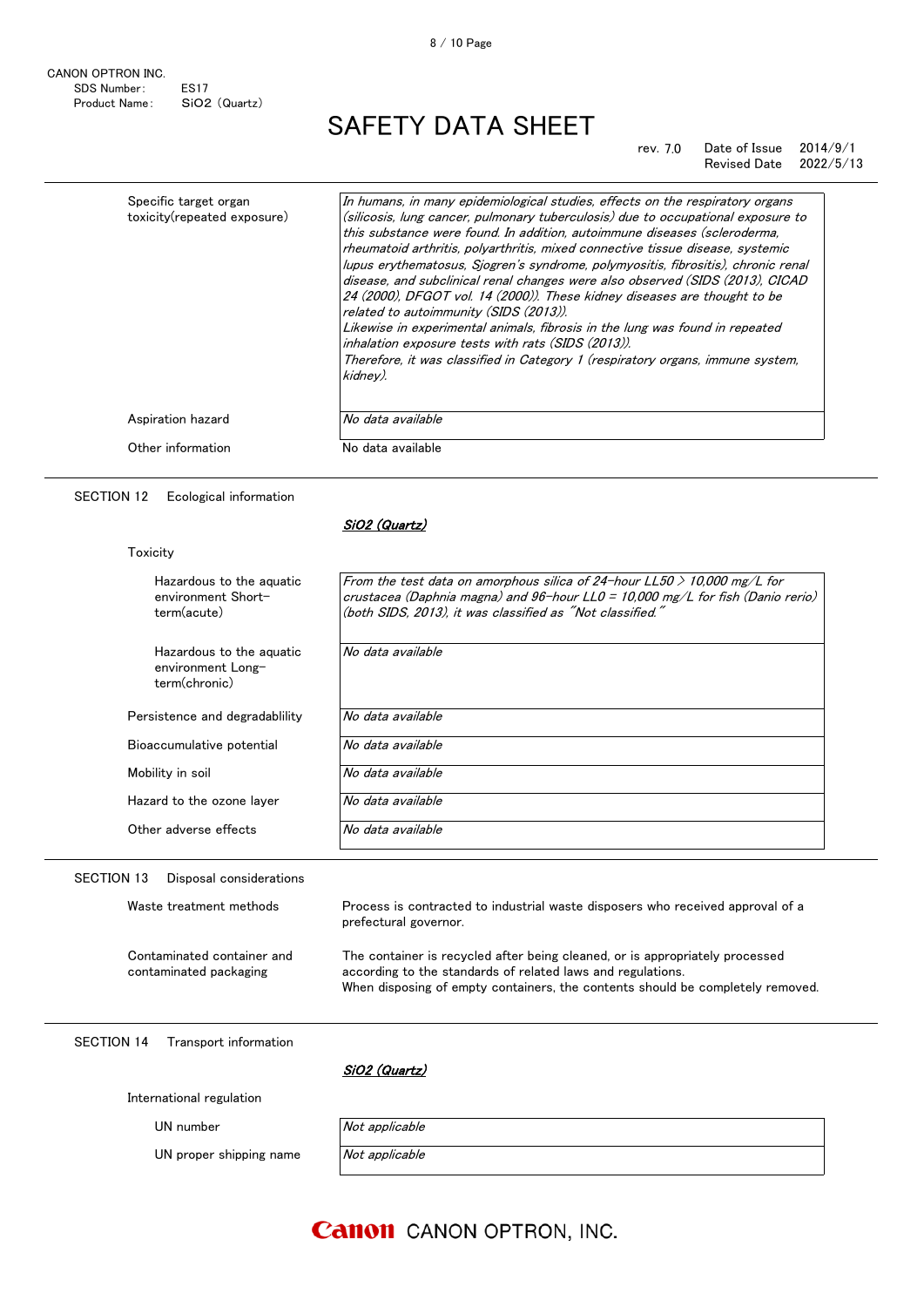| UN classification                                          | Not applicable                                                                                                                                                                                                           |
|------------------------------------------------------------|--------------------------------------------------------------------------------------------------------------------------------------------------------------------------------------------------------------------------|
| Transport hazard class                                     | Not applicable                                                                                                                                                                                                           |
| Packing group                                              | Not applicable                                                                                                                                                                                                           |
| Hazardous to the aguatic<br>environment                    | No data available                                                                                                                                                                                                        |
| Maritime transport in bulk<br>according to IMO instruments | No data available                                                                                                                                                                                                        |
| Japanese lows and regulations                              | Land regulation information Not applicable<br>Maritime regulatory information non-hazardous materials<br>Aviation regulatory information non-hazardous materials                                                         |
| Special precautions for users                              | Requires retention of yellow card when transporting.<br>When transporting, protect from direct sunlight and take on cargo without<br>breakage of container, corrosion and leakage.<br>Do not stack heavy good thereupon. |
| <b>Special Provisions</b>                                  |                                                                                                                                                                                                                          |

SECTION 15 Regulatoly information(Japan)

### SiO2 (Quartz)

| Occupational Safety and Health<br>Law               | There is it in the case of an application or an application                                                 |
|-----------------------------------------------------|-------------------------------------------------------------------------------------------------------------|
| <b>PRTR Law</b>                                     | Not applicable                                                                                              |
| Poisonous and Deleterious<br>Substances control Law | Not applicable                                                                                              |
| Labor Standards Act                                 | Not applicable                                                                                              |
| Chemical substances control Law                     | Not applicable                                                                                              |
| Fire fighting Law                                   | Not applicable                                                                                              |
| Air Pollution Control Act                           | Not applicable                                                                                              |
| Water Pollution Prevention Act                      | Not applicable                                                                                              |
| Water Supply Act                                    | Not applicable                                                                                              |
| Sewerage Act                                        | Not applicable                                                                                              |
| Marine Pollution Prevention Law                     | There is it in the case of an application or an application                                                 |
| Waste Management and Public<br><b>Cleansing Act</b> | Not applicable                                                                                              |
| Note                                                | Ensure this material in compliance with federal requirements and ensure<br>conformity to local regulations. |